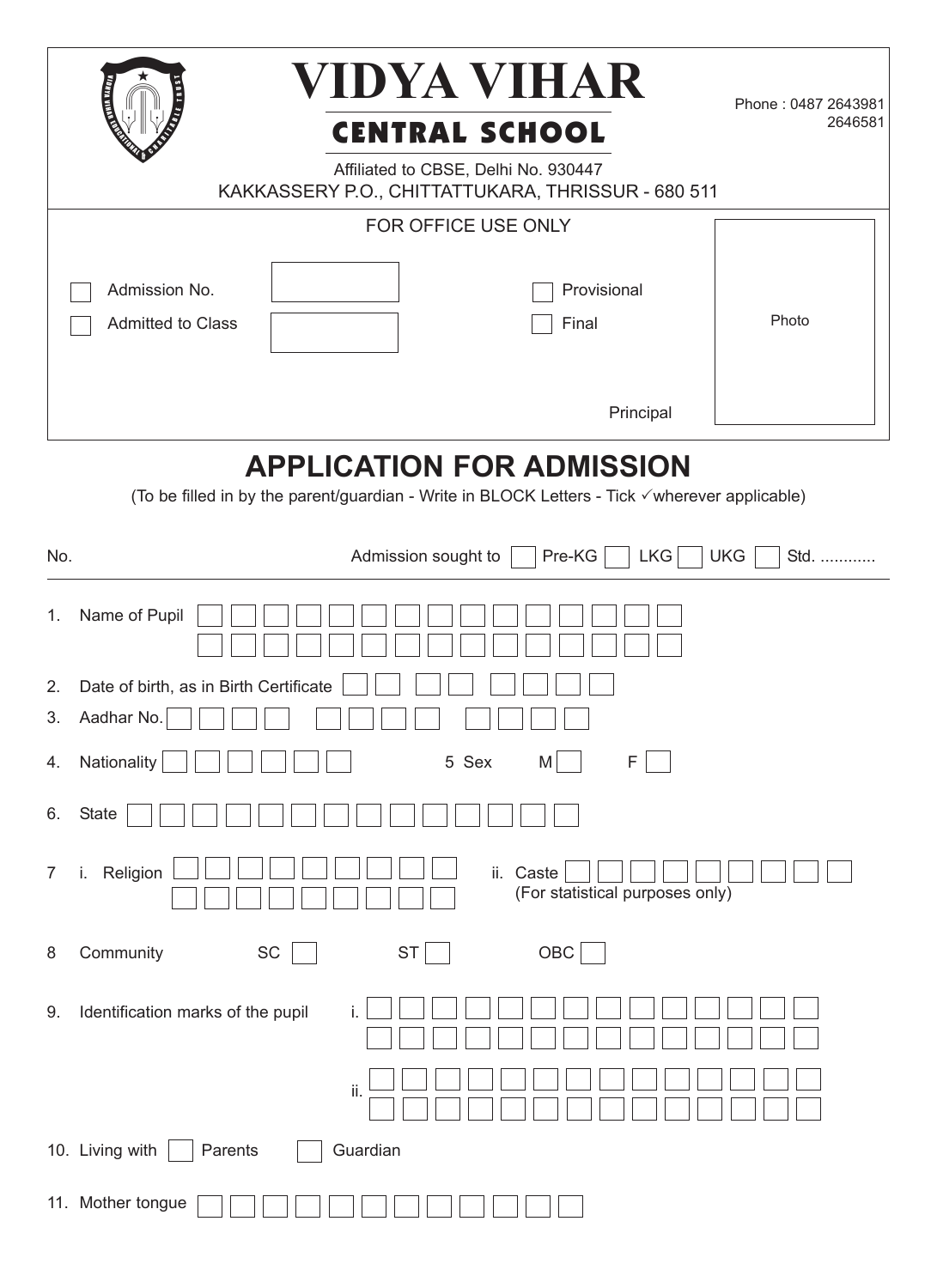| Pin Code |                                                  |
|----------|--------------------------------------------------|
| Mobile   |                                                  |
|          | 12. Residential Address<br>Telephone No. (Resi.) |

## 13. SOCIO-ECONOMIC background of parents/guardian

| i.   | <b>FATHER - Name</b>                                           |                |
|------|----------------------------------------------------------------|----------------|
|      | Adhar No.<br><b>Educational qualifications</b>                 |                |
|      | Occupation with designation, if any<br>office address          |                |
|      | Phone No. / Contact Phone No. if any                           | Monthly income |
| ii.  | <b>MOTHER - Name</b><br>Adhar No.<br>Educational qualification |                |
|      | Occupation with designation, if any<br>office address          |                |
|      | Phone No. / Contact Phone No. if any                           | Monthly income |
| iii. | <b>GUARDIAN - Name</b>                                         |                |
|      | Educational qualification                                      |                |
|      | Occupation with designation, if any<br>office address          |                |
|      | Phone No. / Contact Phone No. if any<br>(Resi.)                | Monthly income |
|      | Mobile                                                         |                |